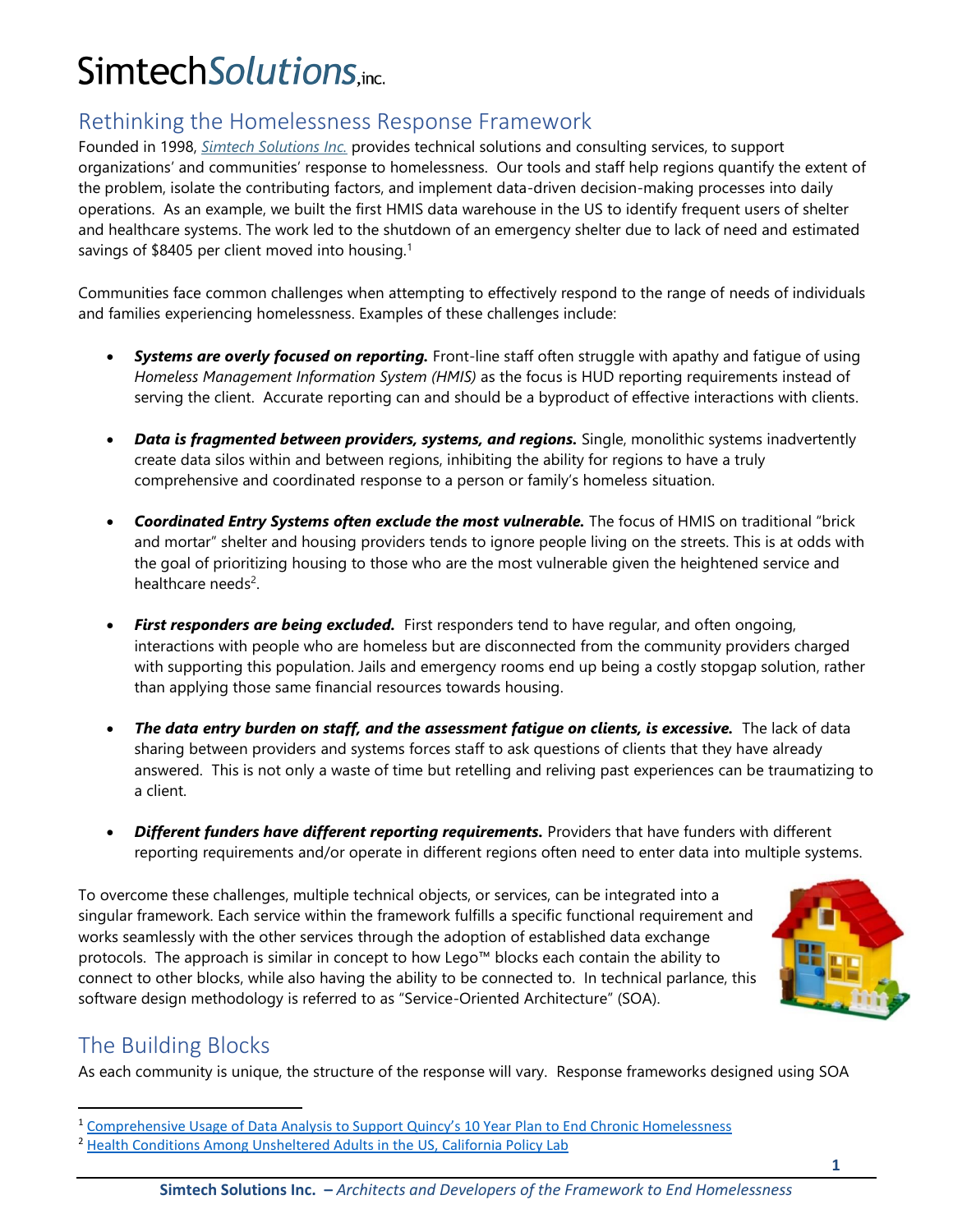# SimtechSolutions.inc.

can be tailored to meet local requirements and fill the gaps of existing systems. Examples of components a region might include in their own response framework are described below.

Homeless Management Information Systems (HMIS) are the "doors" into the coordinated entry system for people who present at shelters and homelessness service organizations. HMIS tends to be the primary data management system and usually includes case management functionality aimed at better serving clients.

*Street Outreach Apps* such as *[Show the Way](http://www.showtheway.info/)* can provide "light touch" intake, assessment, and referral for people living in unsheltered situations. Following human-centered design practices, the app is an instrumental tool for street outreach providers as they work together to guide people currently experiencing homelessness towards stable housing.



All contacts and engagements are accounted for which is a crucial step towards ensuring people experiencing chronic homelessness are prioritized properly for permanent housing in accordance with the *[HUD Prioritization](https://www.hudexchange.info/resource/5108/notice-cpd-16-11-prioritizing-persons-experiencing-chronic-homelessness-and-other-vulnerable-homeless-persons-in-psh/)  [Notice](https://www.hudexchange.info/resource/5108/notice-cpd-16-11-prioritizing-persons-experiencing-chronic-homelessness-and-other-vulnerable-homeless-persons-in-psh/) 3 .* GPS capabilities make it easier for outreach staff to locate and assist a person over time while also helping to better adhere to the CDC quidance<sup>4</sup> to enable those in known encampments to shelter in place when individual housing options are not available. *The Regional Command Center* receives the GPS-enabled data from the app to provide centralized oversight to ensure coordination amongst outreach teams to help target efforts in a manner that is as efficient and impactful as possible. The app also includes a *Resource Directory* that displays organization and projects from the region's HMIS system alongside other helpful information such as services provided, operating hours, and contact information.

#### **Point in Time (PIT) Count Apps** such as **Counting Us**

complement the data collection by street outreach using Show the Way to support a comprehensive canvassing of an entire region to locate people experiencing homelessness. This Federally mandated initiative provides both communities and HUD with a baseline from which to measure progress against



<sup>&</sup>lt;sup>3</sup> [Notice CPD-16-11: Prioritizing Persons Experiencing Chronic Homelessness in Permanent Supportive Housing](https://www.hudexchange.info/resource/5108/notice-cpd-16-11-prioritizing-persons-experiencing-chronic-homelessness-and-other-vulnerable-homeless-persons-in-psh/)

**2**

<sup>4</sup> [Interim Guidance on Unsheltered Homelessness and Coronavirus Disease 2019 \(COVID-19\) for Homeless Service Providers](https://www.cdc.gov/coronavirus/2019-ncov/community/homeless-shelters/unsheltered-homelessness.html)